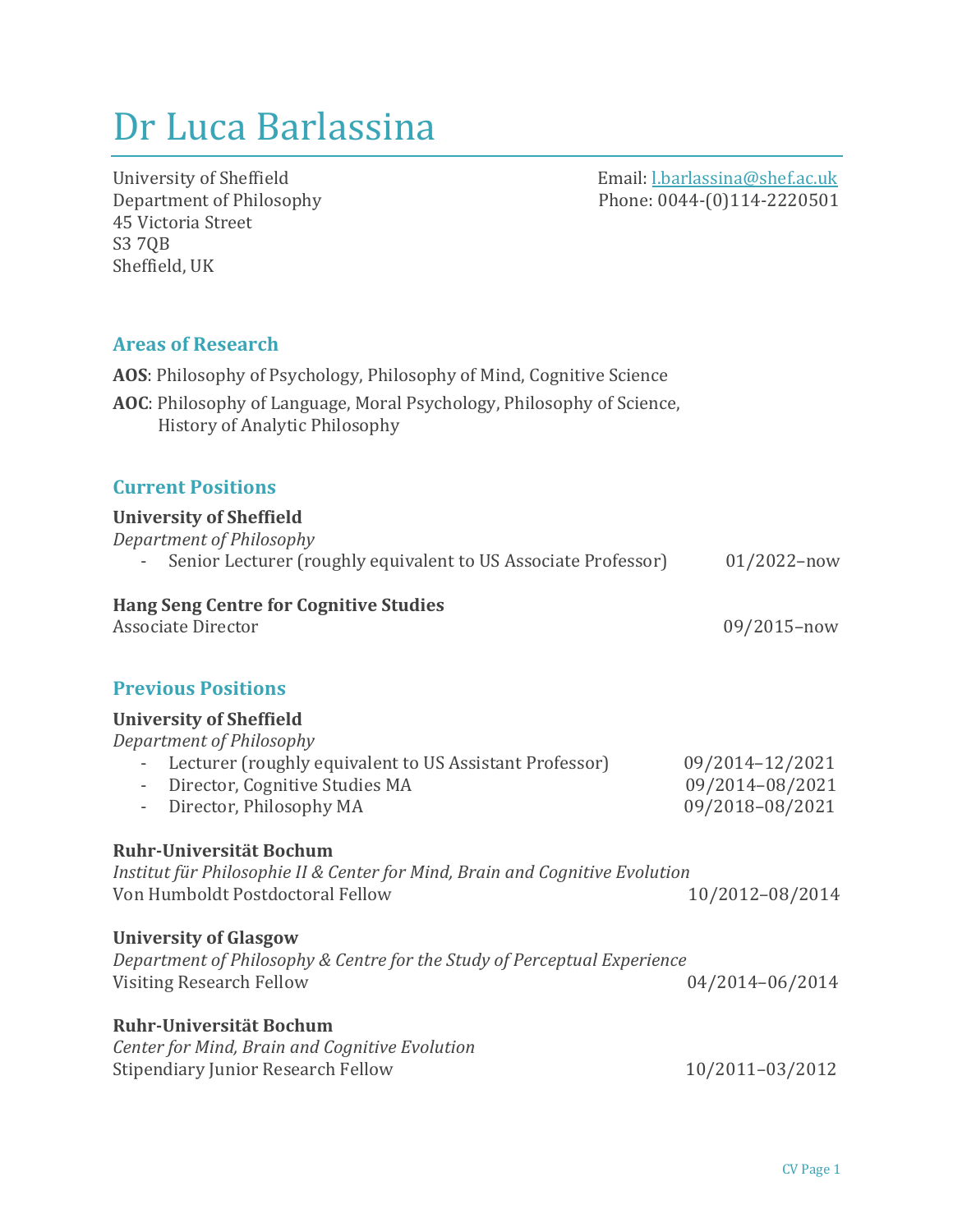# **Education**

| Università degli Studi di Milano<br>PhD in Philosophy                                                        | 11/2007-05/2011 |
|--------------------------------------------------------------------------------------------------------------|-----------------|
| <b>Institut Jean Nicod</b><br>Visiting PhD Student                                                           | 01/2010-07/2010 |
| <b>Rutgers University</b><br>Center for Cognitive Science & Department of Philosophy<br>Visiting PhD Student | 07/2008-06/2009 |
| Università degli Studi di Milano<br>BA in Philosophy (grade: 110/110 cum laude)                              | 07/2007         |

## **Fellowships and Grants**

| Worldwide Universities Network - Research Development Fund | 2022      |
|------------------------------------------------------------|-----------|
| Mind Association Fellowship                                | 2021-2022 |
| Humboldt Research Fellowship for Postdoctoral Researchers  | 2012-2014 |
| FWO-Pegasus Marie Curie Postdoctoral Fellowship (declined) | 2013      |
| Junior-Fellowship, Ruhr-Universität Bochum                 | 2011-2012 |
| Italian Ministry for Education Doctoral Research Grant     | 2007-2011 |

# **Publications**

- 1. Reuter, K., Messerli, M., & Barlassina, L. (forthcoming). Not more than a feeling: An experimental investigation into the folk concept of happiness. Thought.
- 2. Kurthy, M., Del Prete, F., & Barlassina, L. (forthcoming). 'Must' implies 'can'. *Mind & Language*.
- 3. Barlassina, L. (2021). Valence: A reflection. In C. Todd and E. Wall (Eds.), *Emotion* **Researcher, ISRE's Sourcebook for Research on Emotion and Affect.**
- 4. **Barlassina, L.** (2020). Beyond good and bad: Reflexive imperativism, not evaluativism, explains valence. Thought, 9(4): 274-284.
- 5. **Barlassina, L.** & Hayward, M. K. (2019). Loopy regulations: The motivational profile of affective phenomenology. *Philosophical Topics*, 47(2): 233-261.
- 6. **Barlassina, L.** & Hayward, M. K. (2019). More of me! Less of me! Reflexive imperativism about affective phenomenal character. *Mind, 128*(512): 1013-1044.
- 7. **Barlassina, L.** & Gordon, R. (2017). Folk psychology as mental simulation. *Stanford Encyclopedia of Philosophy*.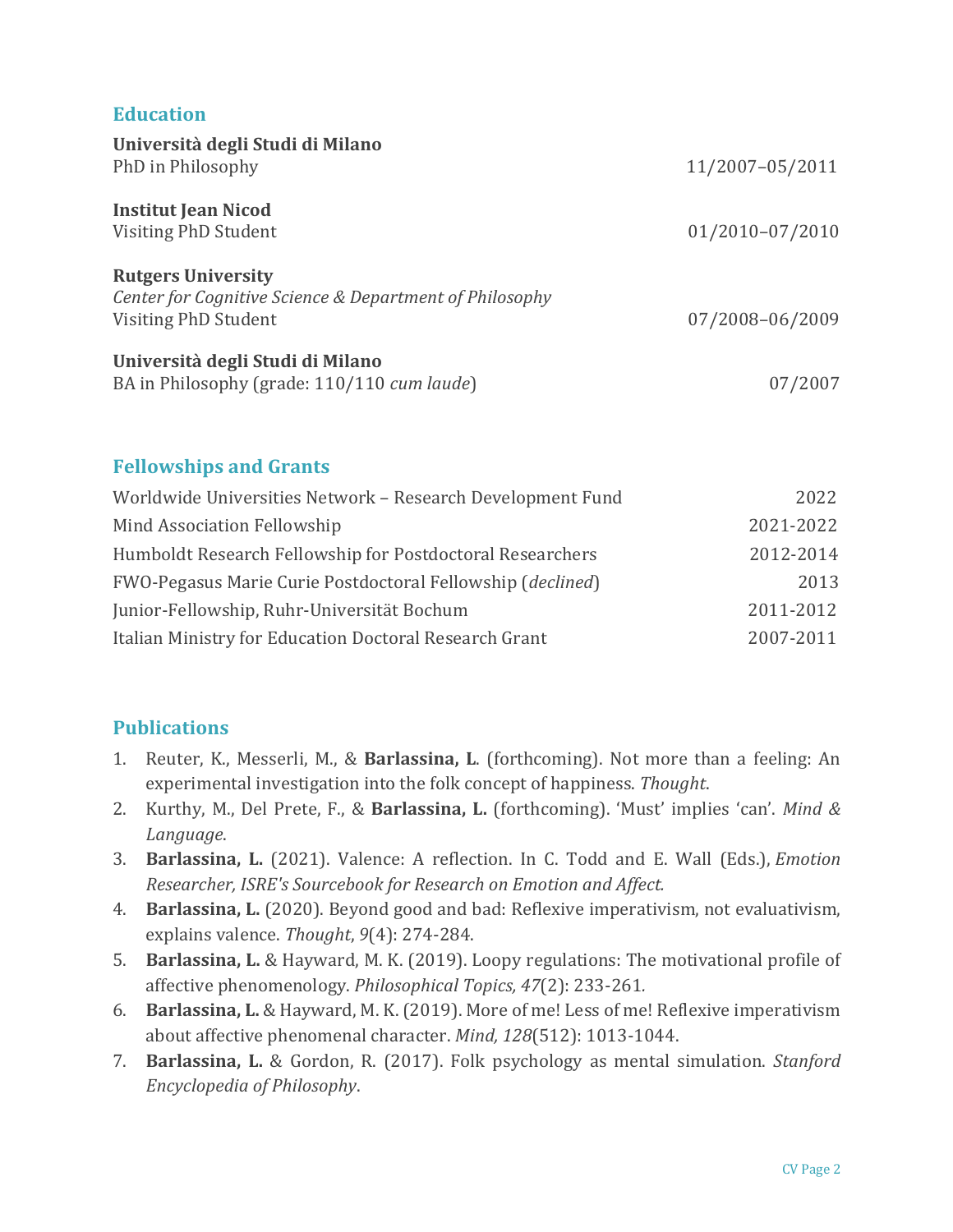- 8. **Barlassina, L.** & Del Prete, F. (2015). The puzzle of the changing past. *Analysis*, 75(1): 59-67.
- 9. Reuter, K., Kirfel, L., Van Riel, R., & **Barlassina, L.** (2014). The good, the bad, and the timely: How temporal order and moral judgment influence causal selection. *Frontiers in Psychology*, 5: 1-10.
- 10. **Barlassina, L.** & Newen, A. (2014). The role of bodily perception in emotion: In defense of an impure somatic theory. *Philosophy and Phenomenological Research*, 89(3): 637-678.
- 11. **Barlassina, L.** (2013). Simulation is not enough: A hybrid model of disgust attribution on the basis of visual stimuli. *Philosophical Psychology*, 26(3): 401-419.
- 12. Zalla, T., Barlassina, L., Buon, M., & Leboyer, M. (2011). Moral judgment in adults with Autism Spectrum Disorders. *Cognition*, 121(1): 115-126.
- 13. **Barlassina, L.** (2011). After all, it's still replication: A reply to Jacob on simulation and mirror neurons. *Res Cogitans*, 8(1): 92-111.

# **In progress**

- 1. Martínez, M. & **Barlassina, L.** (in preparation). Valence naturalized.
- 2. **Barlassina, L.** (in preparation). *No Hard Feelings: The Cognitive Architecture of the Affective Mind.* [Book project].

# **Selected talks**

2017-2022

- *Monthly UK X-Phi Workshop*, University of East Anglia, January 2022
- *Digital Minds Research Group*—Future of Humanity Institute, University of Oxford, UK, September 2021
- *Pain, Pleasure, and the Method of Cases.* (Keynote). University of Bern, Switzerland, January 2020
- *ERSS Seminar*, Centre National de la Recherche Scientifique, University of Toulouse, France, November 2019
- *Dimensions of Wellbeing,* University of Glasgow, Scotland, April 2019
- *Departmental seminar,* Department of Philosophy, University of Glasgow, Scotland, February 2019
- *Annual Meeting of the European Society for Philosophy and Psychology*, University of Rijeka, Croatia, September 2018
- *Alvin Goldman's retirement conference*, Department of Philosophy, Rutgers University, USA, February 2018
- *Departmental seminar*, Department of Philosophy, University of Stirling, Scotland, November 2017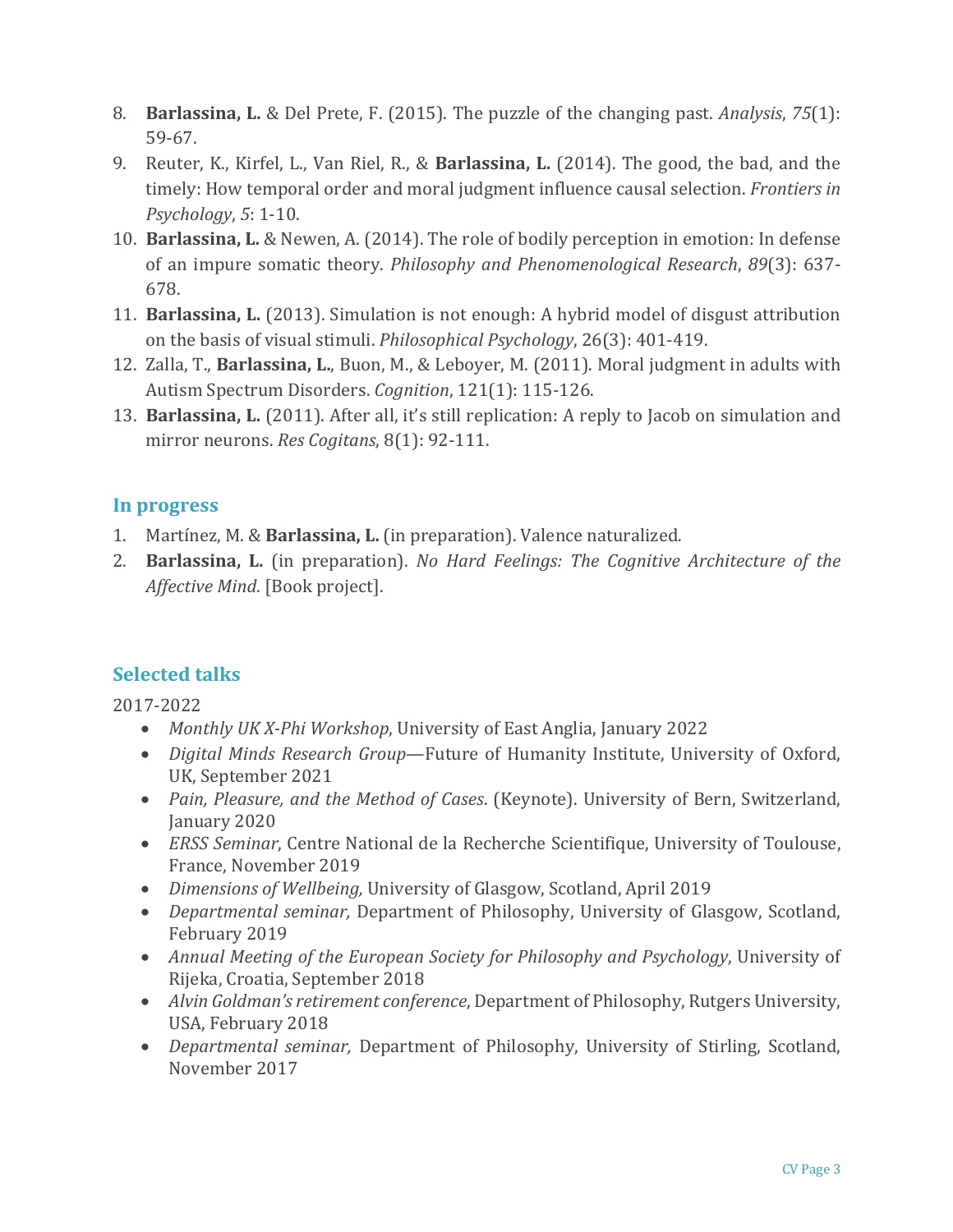- *Philosophy of mind seminar*, School of Philosophy, Psychology, & Language Sciences, University of Edinburgh, Scotland, October 2017
- *Departmental seminar*, Department of Philosophy, University of Sheffield, England, May 2017

2013-16

- Annual Meeting of the European Society for Philosophy and Psychology, University of St. Andrews, Scotland, August 2016
- *Suffering and Phenomenal Consciousness*, Department of Philosophy, University of Glasgow, Scotland, May 2016
- *Mind and Language Seminar*, Department of Philosophy, Universitá degli Studi di Milano, Italy, June 2015
- *ECAP 8: Eighth European Congress of Analytic Philosophy*, Bucharest, Romania, August/September 2014
- *National Conference of the Italian Society for Analytic Philosophy*, L'Aquila, Italy, September 2014
- *Annual Meeting of the European Society for Philosophy and Psychology*, Noto, Italy, September 2014
- *Philosophy & Neuroscience Colloquium*, University of Tübingen, Germany, February 2014
- *Cognitive Science Colloquium*, University Osnabrück, Germany, December 2013
- *Annual Meeting of the European Society for Philosophy and Psychology*, Granada, Spain, July 2013

2010-12

- *Departmental Seminar*, Department of Philosophy, University of Turku, Finland, December 2012
- *Doc in Nicod*, Institut Jean Nicod, Paris, France, November 2012
- *Milan-York-Nottingham Workshop on Perception, Memory and Imagination, Gargnano* sul Garda, Italy, September 2012
- Annual Meeting of the European Society for Philosophy and Psychology, London, UK, August 2012
- *Perceiving Objects and Persons*, Center for Mind, Brain, and Cognitive Evolution, Ruhr-Universität Bochum, Germany, February 2012
- *ECAP 7: Seventh European Congress of Analytic Philosophy*, Milan, Italy, September 2011
- *Annual Meeting of the European Society for Philosophy and Psychology*, Bochum, Germany, August 2010
- *National Conference of the Italian Society for Analytic Philosophy*, Padua, Italy, September 2010
- *Annual Meeting of the European Society for Philosophy and Psychology*, Bochum, Germany, August 2010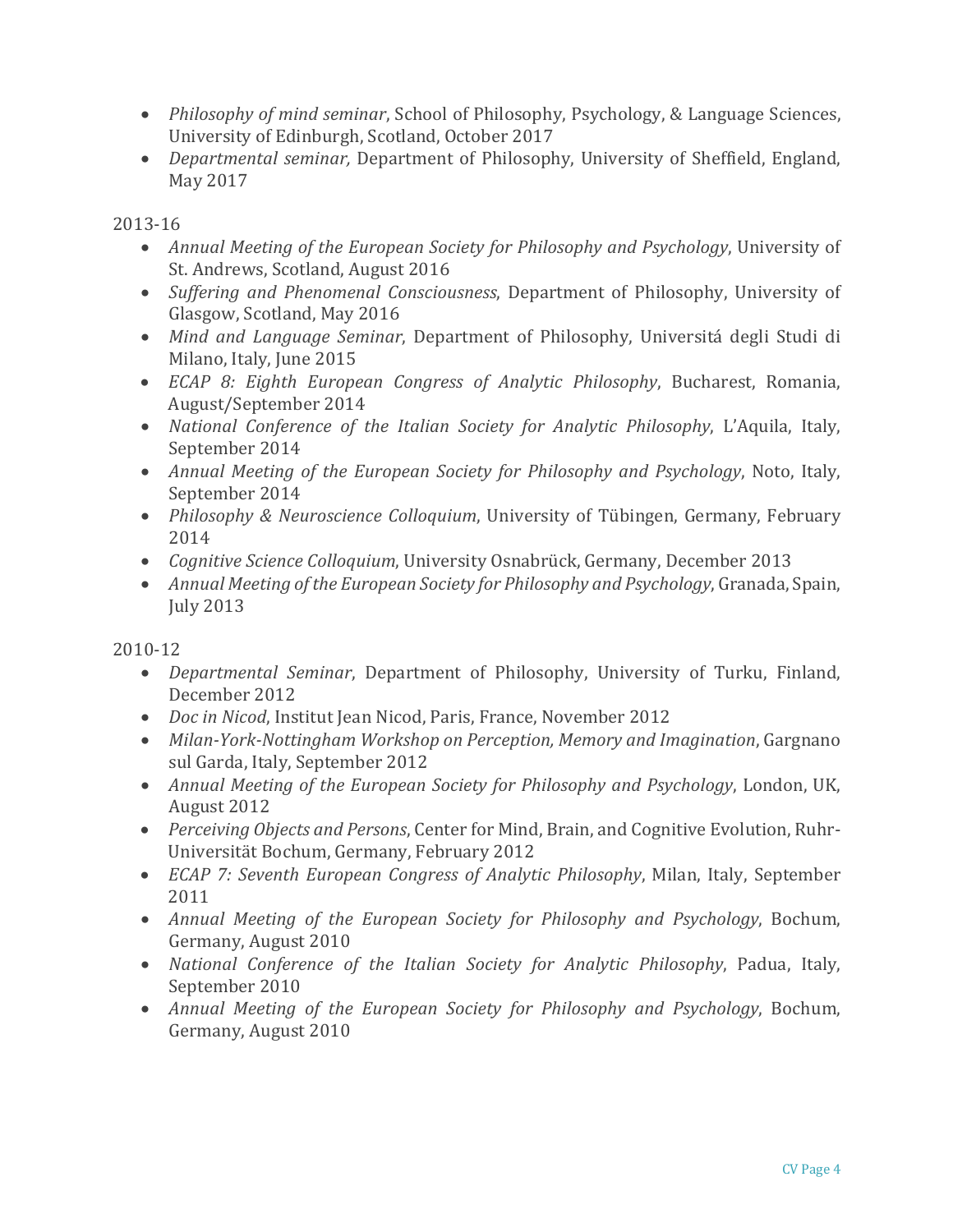# **Teaching**

## **University of Sheffield**

- *Cognitive Studies Research Seminar* (postgraduate), Autumn 2014, Autumn 2015, Autumn 2016, Autumn 2017, Autumn 2018, Autumn 2019, Autumn 2020
- *Pleasure, Pain, and Emotions* (3<sup>rd</sup> year undergraduate/postgraduate), Spring 2016, Spring 2017, Autumn 2017, Autumn 2018, Spring 2021
- *Philosophy of Science* (2<sup>nd</sup> year undergraduate), Spring 2015, Autumn 2015, Spring 2019, Spring 2020, Autumn 2020
- *Philosophy of Mind* (2<sup>nd</sup> year undergraduate), Autumn 2014, Spring 2017, Autumn 2019
- *Philosophical Project* (upper-level undergraduate): Experimental Philosophy (Spring 2015); Self-Knowledge (Spring 2016); Special Sciences, Reduction, and Mechanisms  $(Autumn 2017)$ ; Delusions  $(Spring 2019)$

## **Ruhr-Universität Bochum**

- *Advanced Topics in the Philosophy of Mind: Pleasure and Pain*, (upper-level undergraduate/postgraduate), Autumn 2013
- *Advanced Topics in the Philosophy of Science: Explanation in Cognitive Science*, (upperlevel undergraduate/postgraduate), Spring 2013

## **Università degli Studi di Milano**

- *Philosophy of Mind* (Teaching Assistant), Autumn 2011
- *Philosophy of Language* (Teaching Assistant), Spring 2008

# **Postgraduate supervision**

## **Completed PhD Students**

- Andrea Blomkvist (first supervisor). Thesis topic: *The cognitive architecture of memory and imagination* (2021)
- Miklos Kurthy (first supervisor). Thesis topic: *"Ought implies can"* as a principle of the *Moral Faculty* (2019)
- Andreas Bunge (second supervisor). Thesis topic: *The nature of attitudes* (2018)
- Alex Duval (second supervisor). Thesis topic: *The cognitive mechanisms underlying spatial navigation* (2019)
- Marcantonio Gagliardi (second supervisor). Thesis topic: *A modular account of motivational systems*
- Damiano La Manna (second supervisor). Thesis topic: *The function of phenomenal consciousness* (2018)

# **Current PhD Students**

- Richard Hassall (first supervisor). Thesis topic: *Are mental disorders natural kinds?*
- Viktoriia Kononova (first supervisor). Thesis topic: *The cognitive mechanisms underlying hedonic bodily feelings (and their disorders)*
- James Turner (first supervisor). Thesis topic: *Low mood: A representational theory*
- Ben Jenkins (second supervisor). Thesis topic: *The heterogeneity of implicit bias*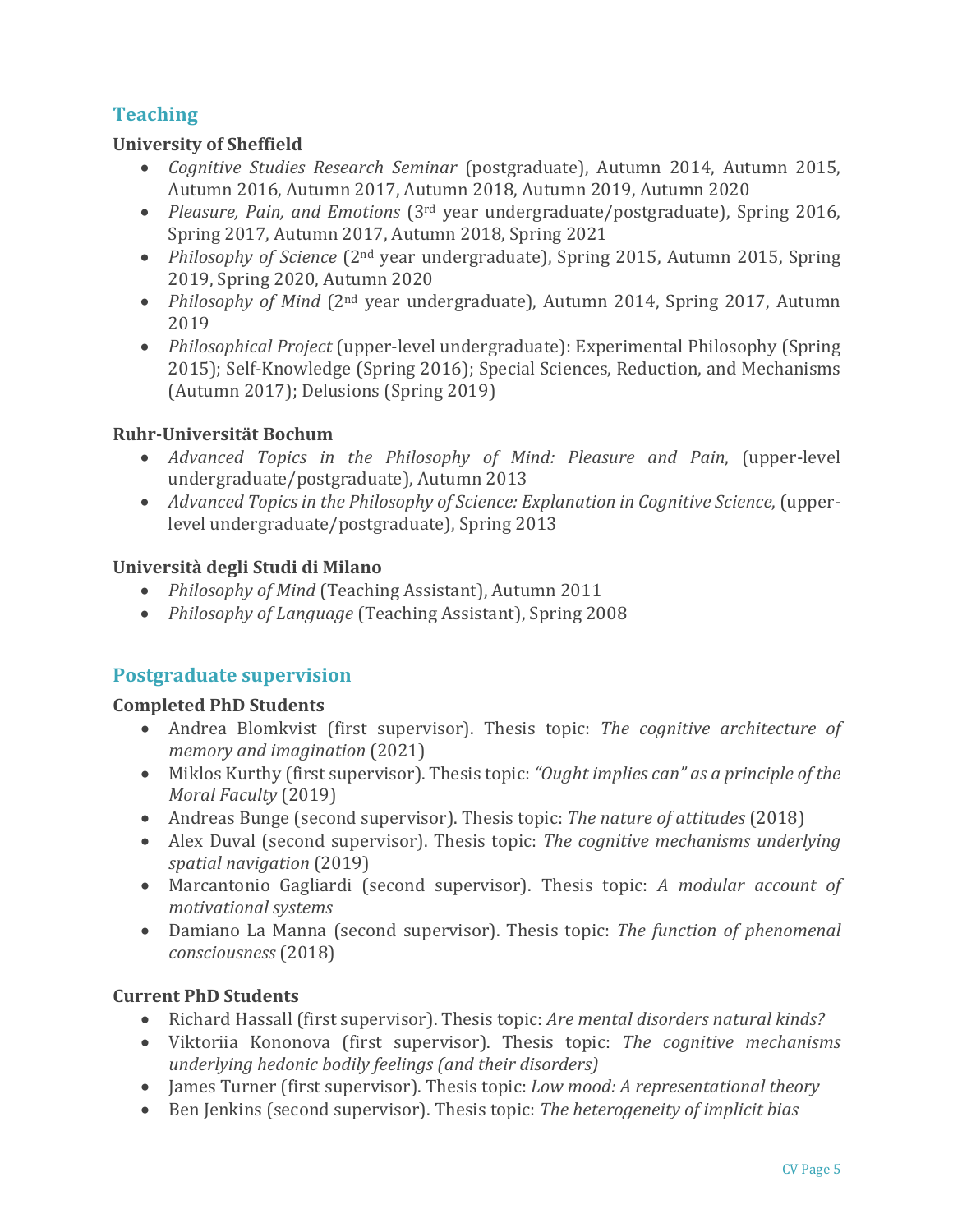#### **Completed Postdocs**

• Michael Messerli. Project: *Decision-making—Normative and Descriptive* (2017-19)

## **Other Activities**

Associate Editor of *Analysis Reviews*, August 2020-now

- Associate Editor of *Frontiers in Psychology—Theoretical and Philosophical Psychology,* September 2015-December 2021.
- Member of the Steering Committee of the *Humanities Research Institute* (HRI) of the University of Sheffield, May 2018-June 2020
- Member of the Steering Committee of the *HumLab* of the University of Sheffield
- Organizer (with A. Blomqvist) of *Emotional Bonds: Recent Advances in Affective and Social Cognitive Science*, University of Sheffield, Spring-Summer 2019

Organizer (with M. Kurthy) of *Lies, Damned Lies, and Statistics: Experimental Methods for* **Philosophers**, Spring 2019

- Organizer of *Philosophy Café*, Millennium Gallery, Sheffield, Autumn 2018
- Organizer of *Natural Mechanisms: Consciousness, Cognition, and Evolution*, University of Sheffield, September 2018
- Organizer (with A. Duval, I. González Vázquez, and S. Laurence) of *Mind and Society: Two Philosophical Conferences*, University of Sheffield, September 2017
- Organizer of *Philosophy and Cognitive Science: A Conference in Honour of Steve Stich*, University of Sheffield, October 2016
- Organizer of the *Mind Network Meeting*, University of Sheffield, September 2016
- Organizer of the *Cognitive Science Bi-Weekly Meetings*, University of Sheffield, 2015-16
- Organizer (with T. Stafford) of the *Cognitive Science in Sheffield Workshop*, November 2015
- Organizer of the workshop *Affect: Pain, Pleasures, and Emotions*, University of Sheffield, June 2015
- Organizer (with A. Newen, K. Reuter, & M. Werning) of the conference *Phenomenal Mindreading, Ruhr-Universität Bochum, Germany, November 2013*
- Organizer (with S. Gallagher, N. Gangopadhyay, & A. Newen) of the conference *Emotions: Nature, Recognition, and Culture, Ruhr-Universität Bochum, Germany, October 2013*
- Organizer (with F. Del Prete & I. Stojanovic) of the 1st Milan-Paris Workshop on Mind & Language, Università degli Studi di Milano, Italy, June 2011

Referee for: *Analysis, Australasian Journal of Philosophy, dialectica, Erkenntnis, Frontiers in Psychology, Journal of Ethics and Social Philosophy, Mind*, *Mind & Language, MIT Press*, *National Science Foundation (NSF), Phenomenology and the Cognitive Sciences, Philosophers' Imprint, Philosophical Explorations, Philosophical Quarterly, Philosophical Psychology*,